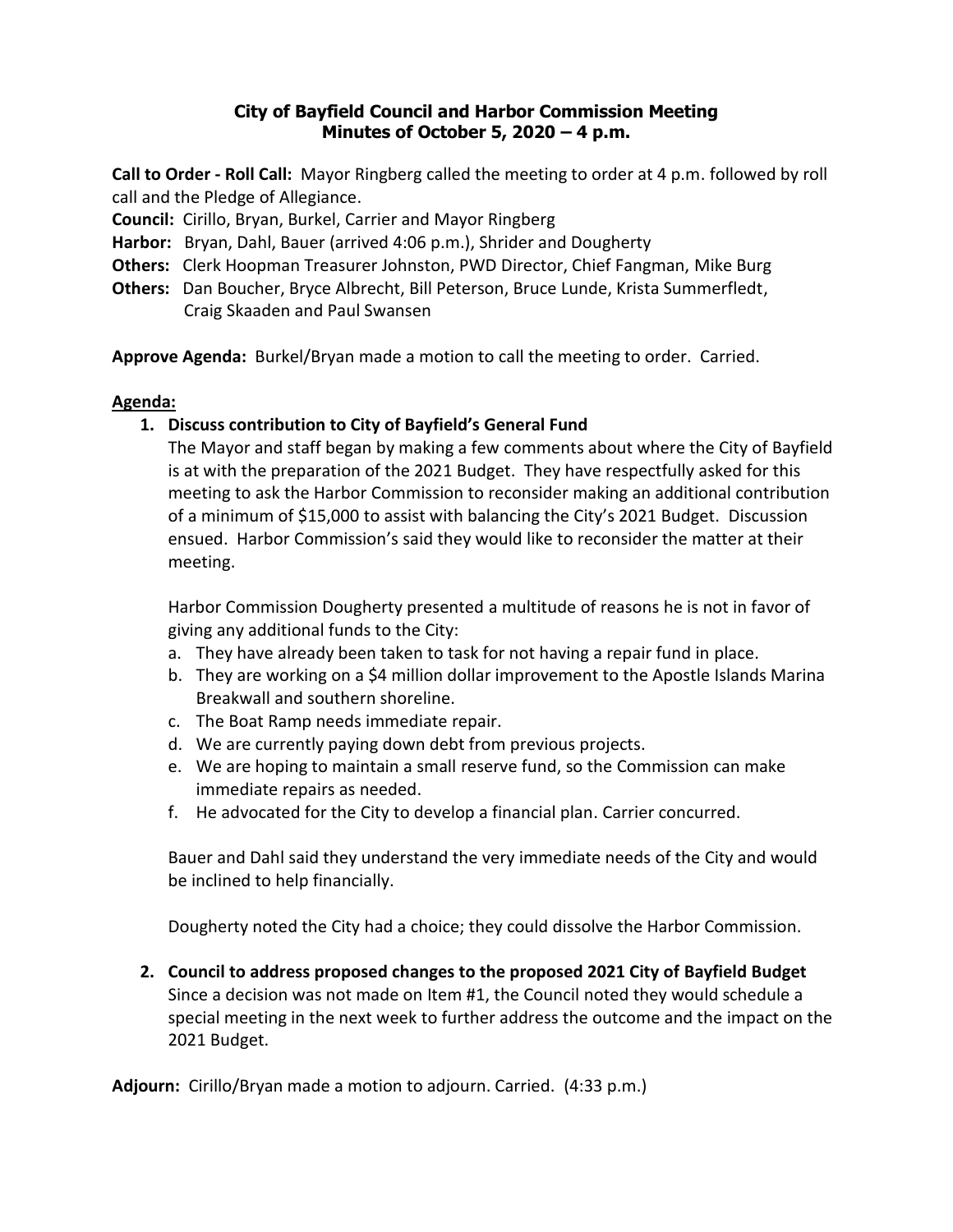# **CITY OF BAYFIELD HARBOR COMMISSION Minutes of October 5, 2020**

**Call to Order - Roll Call:** Chairman Bryan called the meeting to order at 4:34 p.m.

**Harbor:** Chairman Bryan, Dahl, Bauer, Shrider, and Dougherty

**City/Staff:** Mayor Ringberg, Clerk Hoopman, PWD Director, Chief Fangman, and Mike Burg

**Others:** Dan Boucher, Bryce Albrecht, Bill Peterson, Bruce Lunde, Krista Summerfledt, Craig Skaaden and Paul Swansen

**Approve Agenda:** Dougherty/Bauer made a motion to approve the agenda as presented. Carried.

**Review/Approve Minutes from September 8, 2020:** Dougherty/Shrider made a motion to approve the previous meeting minutes as presented. Carried.

**Public Input on Agenda Items:** None.

## **AGENDA:**

#### **Marina**

- **1. Breakwater and Shoreline Improvement Project Updates**
	- **a. Project Update – Bruce Lunde, Engineer**
		- Bruce Lunde and Krista Sommerfeldt, MSA Engineering, provided some elevation drawings showing the south shore rehabilitation project component. Since the fetch is less and there is lower wave velocity in this area it was felt the elevation could be reduced to 606'; two feet lower than the breakwall. Some ideas ensued on how to cap the top, but Lunde asked for more time to consider trail options vs. safety concerns. The south wall height would be about 2  $\frac{1}{2}$  on the south end and less than 1' on the north end.
	- **b. Grant Updates: HAP and ACE-Section 154** -Nothing to report currently.
- **2. Marina Lessee: August Fees Report:** Informational, no action required.

#### **3. Marina Lessee: Issues/Concerns/Updates**

Operator Peterson reported he is pleased the marina went virtually covid free all summer. There was a small outbreak, but it was managed effectively, and no staff were involved. The winterization process has started. The lake levels are down and installing the deicers was briefly discussed. Peterson will talk more with the PWD on this issue after the meeting.

**4. Public Works Director Report: Issues/Concerns/Updates:** Nothing to report currently.

#### **City Dock**

## **1. MIFL Request for Winter Dockage (2020-2021)**

The Harbor Commission gave their verbal blessing for the Ferry Boats to winter again at the City Dock.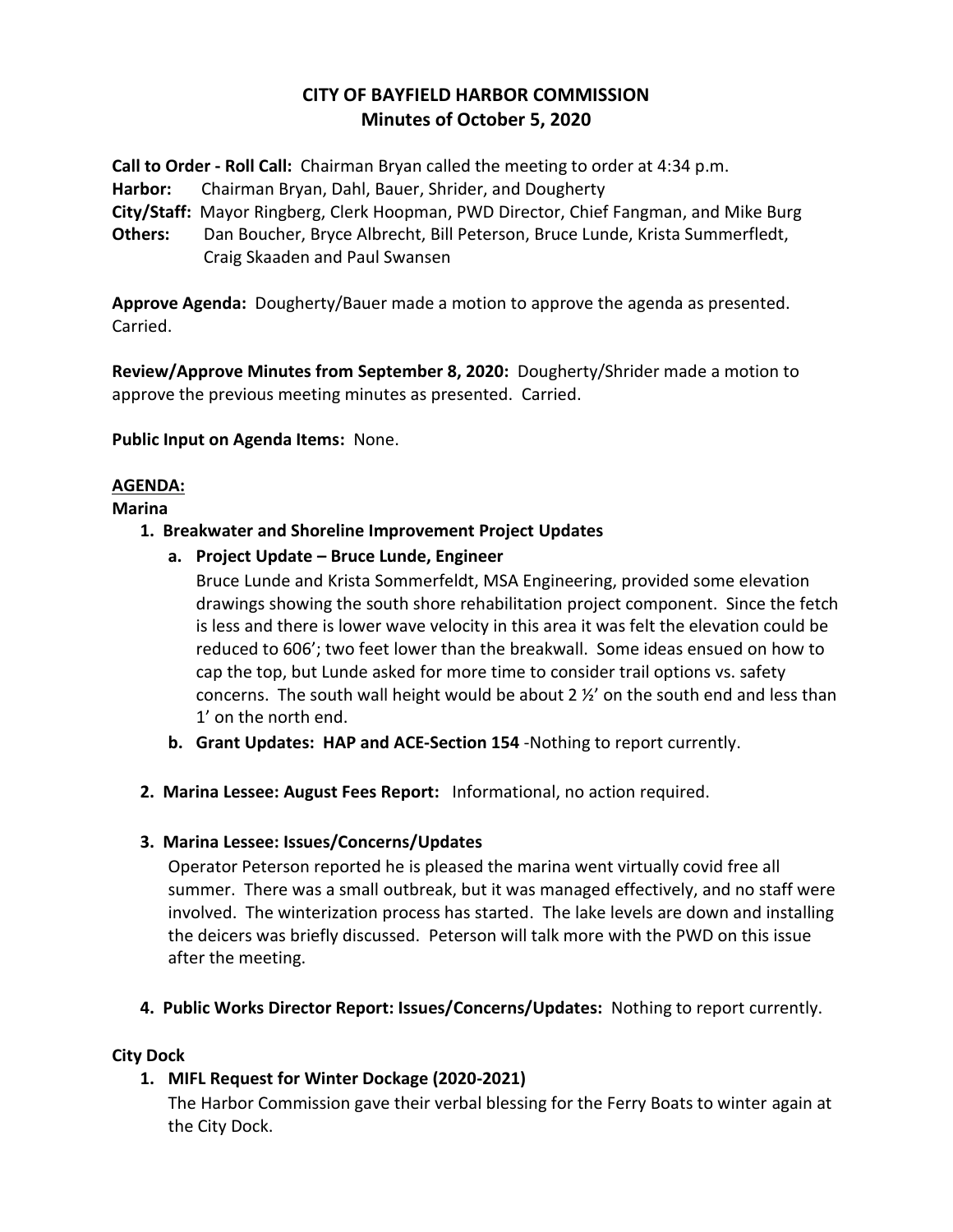## **2. AICS – Request for removal of a pelican pole between finger piers**

Bryce Albrecht, AICS was present to ask the Commission to re-consider the removal of a pelican pole between two of the finger piers for one of their boats next season. Discussion ensued.

Shrider/Dougherty moved to allow the AICS to pursue removal of the pole between finger piers 5 & 6 for their use in 2021 along with the requirement that should they vacate the spot, they would be required to reinstall the pole at their expense entirely, and they would be responsible for renting the full 40' of dockage on both sides. Albrecht confirmed they do not want to give up any of their existing spaces, this is in addition to those spaces. Passed by roll call vote as follows: Dahl, Bauer, Shrider, Dougherty and Bryan – yes.

## **3. Request for Wireless Internet – Update**

Dougherty told the Commission Bayfield Wireless is interested in providing service to the City Dock, and adjacent properties including the AI Marina. He will ask the owner to provide a written proposal for the Commission's review.

#### **4. Illegal Docking (boat mooring in seasonal slips) Draft Ordinance**

Due to time constraints the Commission has opted to consider further at a later date.

#### **5. Viking Cruises, others.**

The information the Commission received was shared with the Plan Committee. It was hoped this too would be worked on further over the winter months.

## **6. Public Works Director Report: Issues/Concerns/Updates**

PWD Kovachevich and Albrecht told the Commission about a recent sailboat that tried to come into the Dock during inclement weather and hit two of the cruise boats and damaged the power pedestal breaking the water line. It was a hit and run, but the owner of the boat has been contacted and will be asked to pay for the damages. Thank you, Bryce, for your assistance!

## **L.E. Building-Slip/Fishing Pier/Boat Ramp**

## **1. L.E. Building – Subcommittee Update**

Dougherty/Shrider moved to approve the list of names presented which includes: Matt Zawislak, Megan Boyle, Bob Durfey, Bill Bodin, Mark Ludeking, Kate Kitchell, Tom Kovachevich, and Ted Dougherty. The Mayor and Council will be asked to approve at their next regular meeting. Carried.

#### **2. Public Works Director Report: Issues/Concerns/Updates:** Nothing to report currently.

#### **Other Business/Concerns**

**1. Boat Ramp Fees – Update:** Shrider noted the boat ramp has some significant undermining going on under the dock. PWD Kovachevich said he would further investigate.